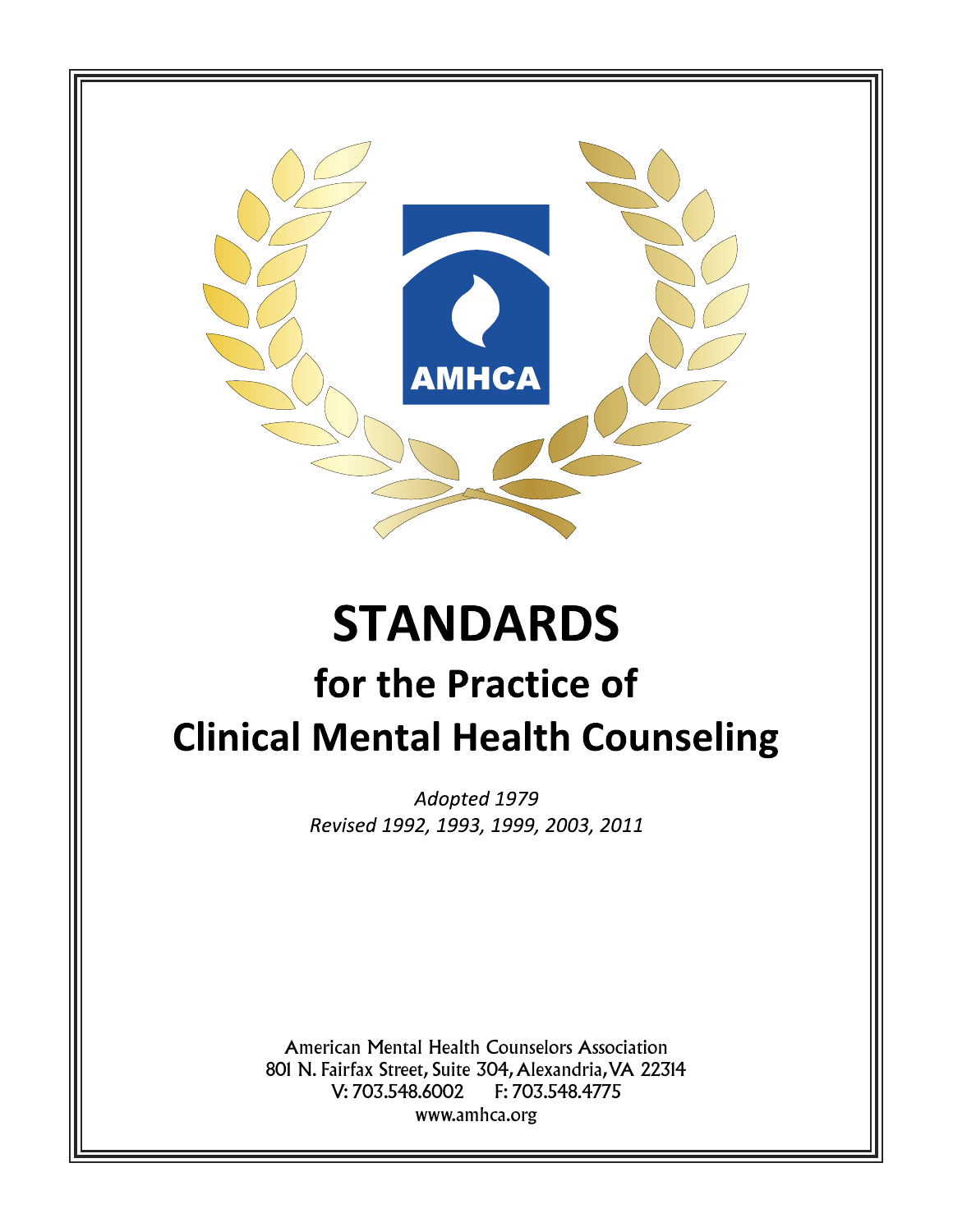# **STANDARDS** for the Practice of **Clinical Mental Health Counseling**

*Adopted 
 1979 Revised 
 1992, 
 1993, 
 1999, 
 2003, 
 2011*



\_\_\_\_\_\_\_\_\_\_\_\_\_\_\_\_\_\_\_\_\_\_\_\_\_\_\_\_\_\_\_\_\_\_\_\_\_\_\_\_\_\_\_\_\_\_\_

AMERICAN MENTAL HEALTH COUNSELORS ASSOCIATION 801 North Fairfax Street, Suite 304 Alexandria, VA 22314 800-326-2642 www.amhca.org

| II. Educational and Pre-Degree Clinical Training Standards  4 |  |
|---------------------------------------------------------------|--|
|                                                               |  |
|                                                               |  |
|                                                               |  |
|                                                               |  |
|                                                               |  |
|                                                               |  |
|                                                               |  |
|                                                               |  |
|                                                               |  |
|                                                               |  |
|                                                               |  |
|                                                               |  |
|                                                               |  |
|                                                               |  |
|                                                               |  |
|                                                               |  |
|                                                               |  |
|                                                               |  |
|                                                               |  |
|                                                               |  |
| <b>Skills</b>                                                 |  |
|                                                               |  |
|                                                               |  |
|                                                               |  |
|                                                               |  |
|                                                               |  |
|                                                               |  |
|                                                               |  |

| ucational and Pre-Degree Clinical Training Standards  4 |  |
|---------------------------------------------------------|--|
|                                                         |  |
|                                                         |  |
|                                                         |  |
|                                                         |  |
|                                                         |  |
|                                                         |  |
|                                                         |  |
|                                                         |  |
|                                                         |  |
|                                                         |  |
|                                                         |  |
|                                                         |  |
|                                                         |  |
|                                                         |  |
|                                                         |  |
|                                                         |  |
|                                                         |  |
|                                                         |  |
|                                                         |  |
|                                                         |  |
|                                                         |  |
| Skills                                                  |  |
|                                                         |  |
|                                                         |  |
| <b>Skills</b>                                           |  |
|                                                         |  |
|                                                         |  |
|                                                         |  |
|                                                         |  |

| lucational and Pre-Degree Clinical Training Standards  4 |  |
|----------------------------------------------------------|--|
|                                                          |  |
|                                                          |  |
|                                                          |  |
|                                                          |  |
|                                                          |  |
|                                                          |  |
|                                                          |  |
|                                                          |  |
|                                                          |  |
|                                                          |  |
|                                                          |  |
|                                                          |  |
|                                                          |  |
|                                                          |  |
|                                                          |  |
|                                                          |  |
|                                                          |  |
|                                                          |  |
|                                                          |  |
|                                                          |  |
|                                                          |  |
| <b>Skills</b>                                            |  |
|                                                          |  |
|                                                          |  |
| <b>Skills</b>                                            |  |
|                                                          |  |
|                                                          |  |
|                                                          |  |
|                                                          |  |

# **Table of Contents**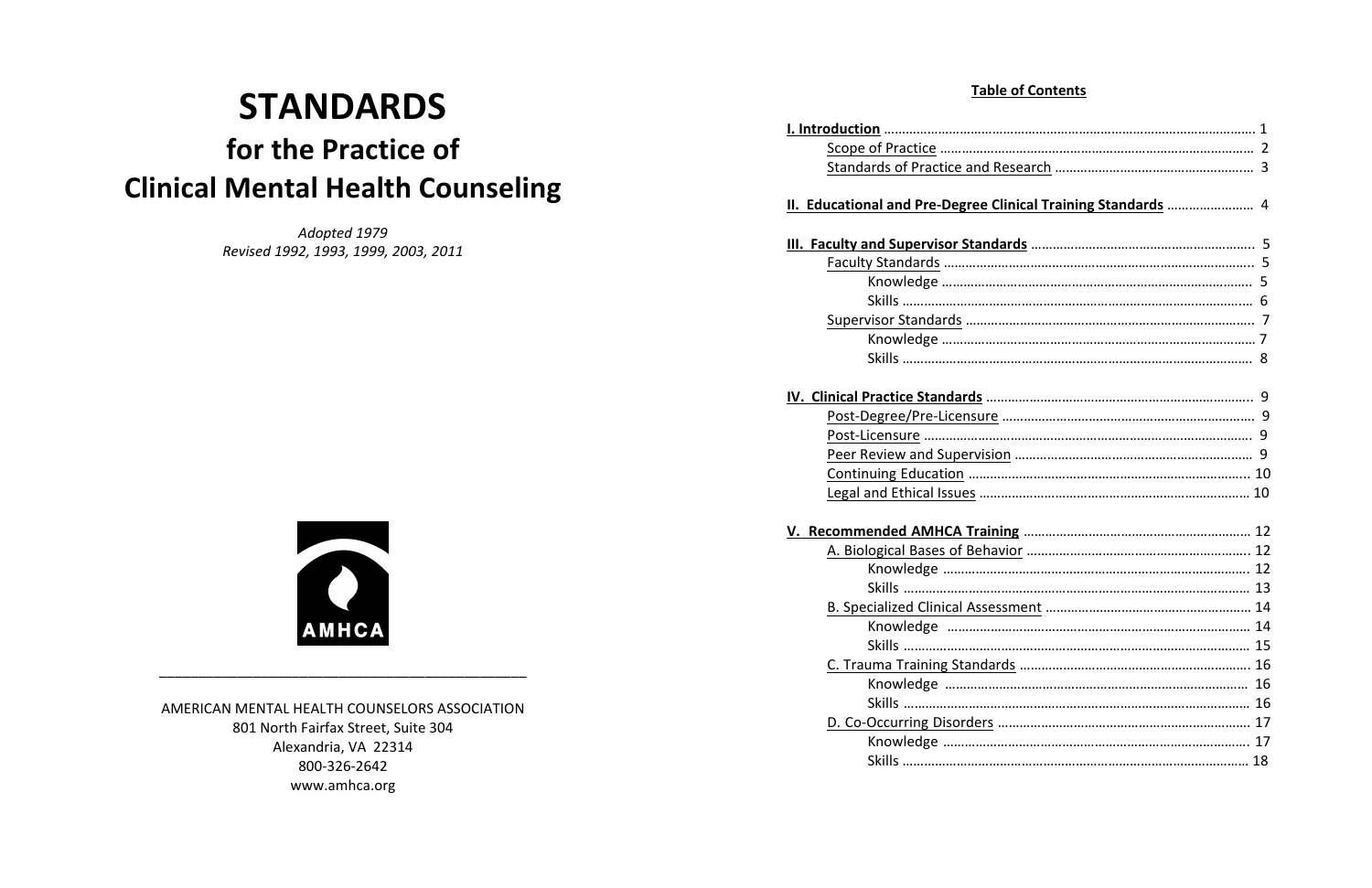Since its formation as a professional organization in 1976, AMHCA has been committed to establishing and promoting vigorous standards for education and training, professional practice, and professional ethics for Clinical Mental Health Counselors. Initially, AMHCA sought to define and promote the professional identity of mental health counselors. Today, with licensure laws in all 50 states, AMHCA seeks to enhance the practice of clinical mental health counseling and to promote standards for clinical education and clinical practice that anticipate the future roles of Clinical Mental Health Counselors within the broader health care system. As a professional association, AMHCA affiliated with APGA (a precursor to the American Counseling Association [ACA]) as a division in 1978; in 1998, AMHCA became a separate not-for-profit organization, but retained its status as a division of ACA.

In 1976, a group of community mental health, community agency and private practice counselors founded AMHCA as the professional association for the newly emerging group of counselors who identified their practice as "mental health counseling." Without credentialing, licensure, education and training standards, or other marks of a clinical profession, these early mental health counselors worked alongside social workers and psychologists in the developing community mental health service system as "paraprofessionals" or "allied health professionals" despite the fact that they held Master's or Doctoral degrees. By 1979, the early founders of AMHCA had organized four key mechanisms for defining the new clinical professional specialty:

- 1) identifying a definition of mental health counseling;
- professional ethics;
- 3) creating a national credentialing system; and
- merit further explication.

# **I. 

 Introduction**

2) setting standards for education and training, clinical practice, and

4) starting a professional journal, which included research and clinical practice content. These mechanisms have significantly contributed to the professional development of clinical mental health counseling and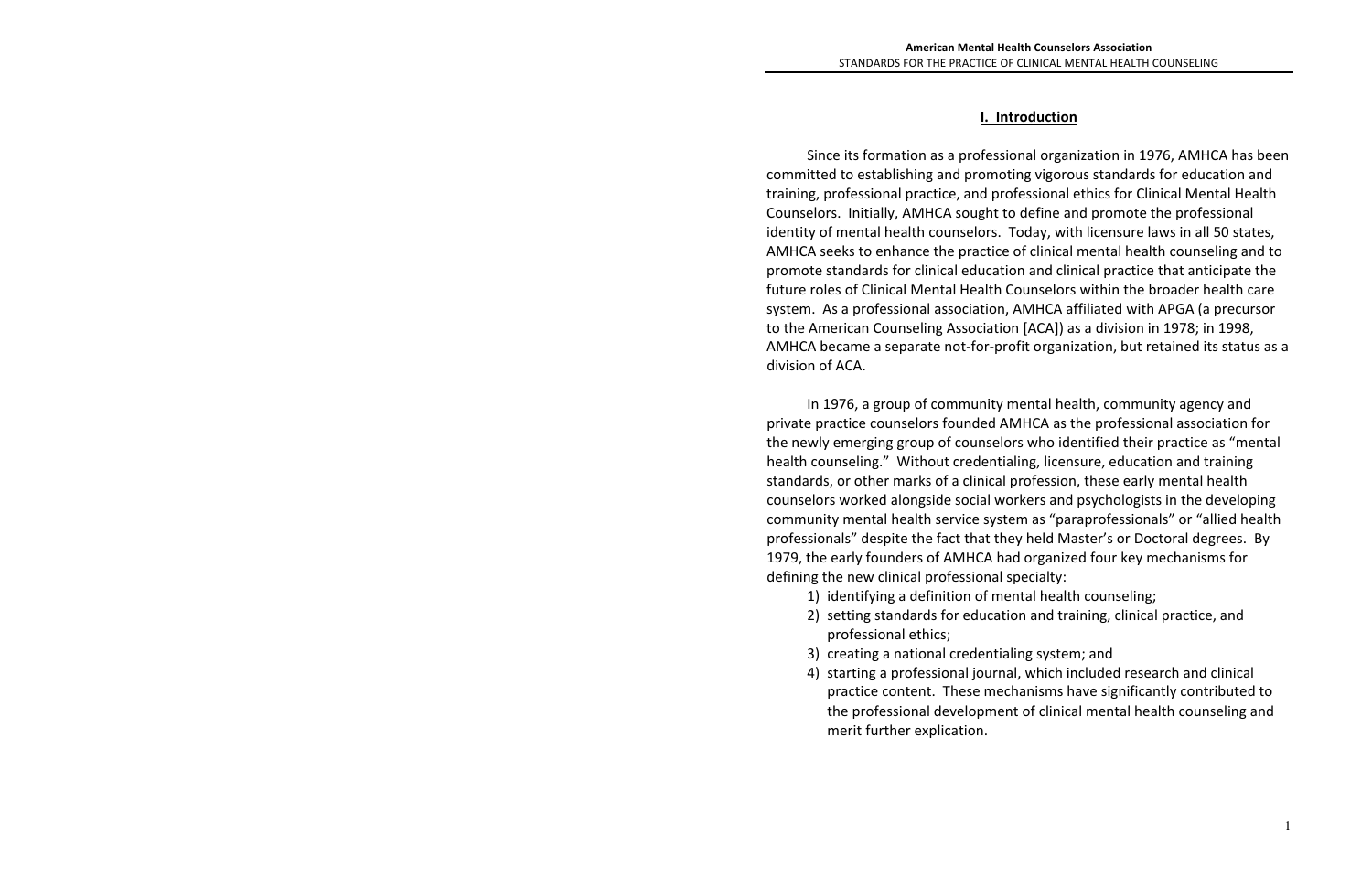#### Scope of Practice

A crucial development in mental health counseling has been defining the roles and functions of the profession. The initial issue of AMHCA's new *Journal of Mental Health Counseling* included the first published definition of mental health counseling as "an interdisciplinary, multifaceted, holistic process of: 1) the promotion of healthy lifestyles; 2) identification of individual stressors and personal levels of functioning; and 3) the preservation or restoration of mental health" (Seiler & Messina, 1979). In 1986, the AMHCA Board of Directors adopted a more formal, comprehensive definition: "clinical mental health counseling is the provision of professional counseling services involving the application of principles of psychotherapy, human development, learning theory, group dynamics, and the etiology of mental illness and dysfunctional behavior to individuals, couples, families and groups, for the purpose of promoting optimal mental health, dealing with normal problems of living and treating psychopathology. The practice of clinical mental health counseling includes, but is not limited to, diagnosis and treatment of mental and emotional disorders, psycho-educational techniques aimed at the prevention of mental and emotional disorders, consultations to individuals, couples, families, groups, organizations and communities, and clinical research into more effective psychotherapeutic treatment modalities."

Clinical Mental Health Counselors have always understood that their professional work encompasses a broad range of clinical practice, including dealing with normal problems of living and promoting optimal mental health in addition to the prevention, intervention and treatment of mental and emotional disorders. This work of Clinical Mental Health Counselors serves the needs of socially and culturally diverse clients (e.g. age, gender, race/ethnicity, socioeconomic status, sexual orientation) across the lifespan (i.e. children, adolescents and adults including older adults and geriatric populations). Clinical Mental Health Counselors have developed a strong sense of professional identity over the last 35 years. AMHCA has sought to support this sense of professional identity through legislative and professional advocacy, professional standards, a code of ethics, continuing education, and clinical educational resources.

#### Standards of Practice and Research

A key development for the profession was AMHCA's creation of education and training standards for mental health counselors in 1979. The Council for Accreditation of Counseling & Related Educational Programs (CACREP) adopted and adapted these AMHCA training standards in 1988 when it established the first set of accreditation standards for Masters programs in Clinical Mental Health Counseling. In keeping with AMHCA standards, CACREP accreditation standards for the Mental Health Counseling specialty have consistently required 60 semester hours of graduate coursework. AMHCA remained an active advocate for vigorous clinical training standards through the 2009 CACREP accreditation standards revision process, during which community counseling accreditation standards were merged into the new clinical mental health counseling standards. After careful review, AMHCA endorsed the clinical mental health counseling standards.

Another important step in the further professionalization of clinical mental health counseling, AMHCA established the National Academy of Certified Mental Health Counselors, the first credentialing body for Clinical Mental Health Counselors, and gave its first certification examination in 1979. In 1993, this Certified Clinical Mental Health Counselor credential was absorbed into the National Board for Certified Counselors credentialing process where it remains. AMHCA clinical standards have always recognized and incorporated the CCMHC credential as an important means of recognizing that a Clinical Mental Health Counselor has met independent clinical practice standards, despite significant differences which exist among state counselor licensure laws, as well as among educational and training programs.

Finally, since 1979, AMHCA published the *Journal of Mental Health* Counseling, which has become widely recognized and cited as an important contributor to the research and professional literature on clinical mental health counseling. 

Taken together, these four mechanisms (definition of scope of practice; educational and training standards, professional practice standards and code of ethics; credentialing; and professional journal) resulted in the recognition of clinical mental health counseling as an important profession to be included in our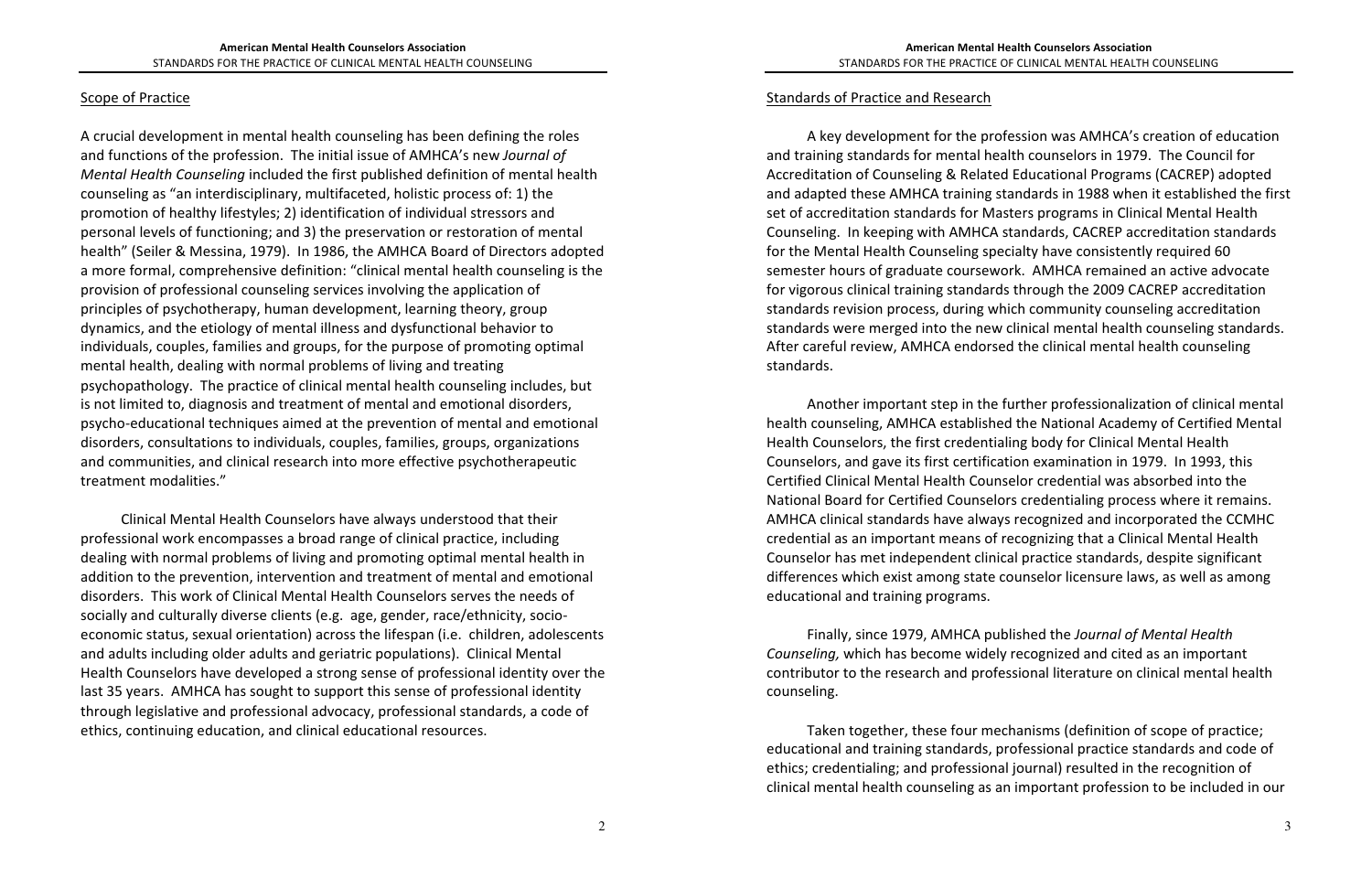health care system. In recognition of the central importance of vigorous professional educational and clinical practice standards, AMHCA has periodically revised its professional standards in 1993-1994, 2003, and 2010-11 to reflect evolving practice requirements. These professional standards as well as the 2010 Code of Ethics constitute the basis from which AMHCA continues to advocate for, and seek to advance, the practice of clinical mental health counseling.

### **II. Educational and Pre-Degree Clinical Training Standards**

Required Education: Master's degree: Clinical Mental Health Counseling (60 semester hours)

3. Understand that Clinical Mental Health Counselors are asked to provide a range of services including counseling clients about problems of living,

- 1. Program: CACREP-accredited Clinical Mental Health Counseling program based on 2009 standards (endorsed by AMHCA Board) or Master's degree in Counseling (minimum of 48 semester hours) from a regionally accredited institution. The 48 semester-hour minimum will increase to 60 semester hours in January 2016.
- 2. Curriculum: Consistent with 2009 CACREP standards, clinical mental health counseling programs should include the core CACREP areas and specialized training in clinical mental health counseling. The core CACREP areas include: 1) Professional Orientation and Ethical Practice; 2) Social and Cultural Diversity; 3) Human Growth and Development across the lifespan; 4) Career Development; 5) Helping Relationships; 6) Group Work; 7) Assessment; 8) Research and Program Evaluation.
- 3. Specialized Clinical Mental Health Counseling Training: 1) Ethical, Legal and Practice Foundations of Clinical Mental Health Counseling; 2) Prevention and Clinical Intervention; 3) Clinical Assessment; 4) Diagnosis and Treatment of Mental Disorders; 5) Diversity and Advocacy in Clinical Mental Health Counseling; and 6) Clinical Mental Health Counseling Research and Outcome Evaluation. These areas of Clinical Mental Health Counselor preparation address the clinical mental health needs across the lifespan (children, adolescents, adults and older adults) and across socially and culturally diverse populations.

The current AMHCA standards also recommend additional standards related to faculty, supervision and the following: 1) Biological Bases of Behavior (including psychopathology and psychopharmacology); 2) Trauma; and 3) Co-Occurring Disorders (mental disorders and substance abuse), which will be outlined below. This training may be completed as part of the degree program, in post-Masters coursework, or as part of a certificate or continuing education or CCMHC Credential.

- 4. Pre-Degree Clinical Mental Health Counseling Field Work Guidelines
	- a. Students' pre-degree clinical experiences meet the minimum training standards of 100 Practicum and 600 Internship hours.
	- b. Students receive an hour of clinical supervision by an independently and approved licensed supervisor for every 20 hours of client direct care. This field work supervision is addition to the practicum and internship requirements for their academic program.
	- c. Students are individually supervised by a supervisor with no more than 6 (FTE) or 12 total supervisees.

# **III. Faculty and Supervisor Standards**

#### **Faculty Standards**

Faculty with primary responsibility for Clinical Mental Health Counseling programs should have an earned doctorate in a field related to clinical mental health counseling and identify with the field of CMHC. While AMHCA recognizes that clinical mental health counseling programs have the need for diverse nonprimary faculty who may not meet all of the following criteria; the following knowledge and skills are required for faculty with primary responsibility for Clinical Mental Health Counseling programs.

# Knowledge

- 1. Demonstrate expertise in the content areas in which they teach and have a thorough understanding of client populations served.
- 2. Involved in clinical supervision either as instructors or in the field have a working knowledge of current supervision models and apply them to the supervisory process.
-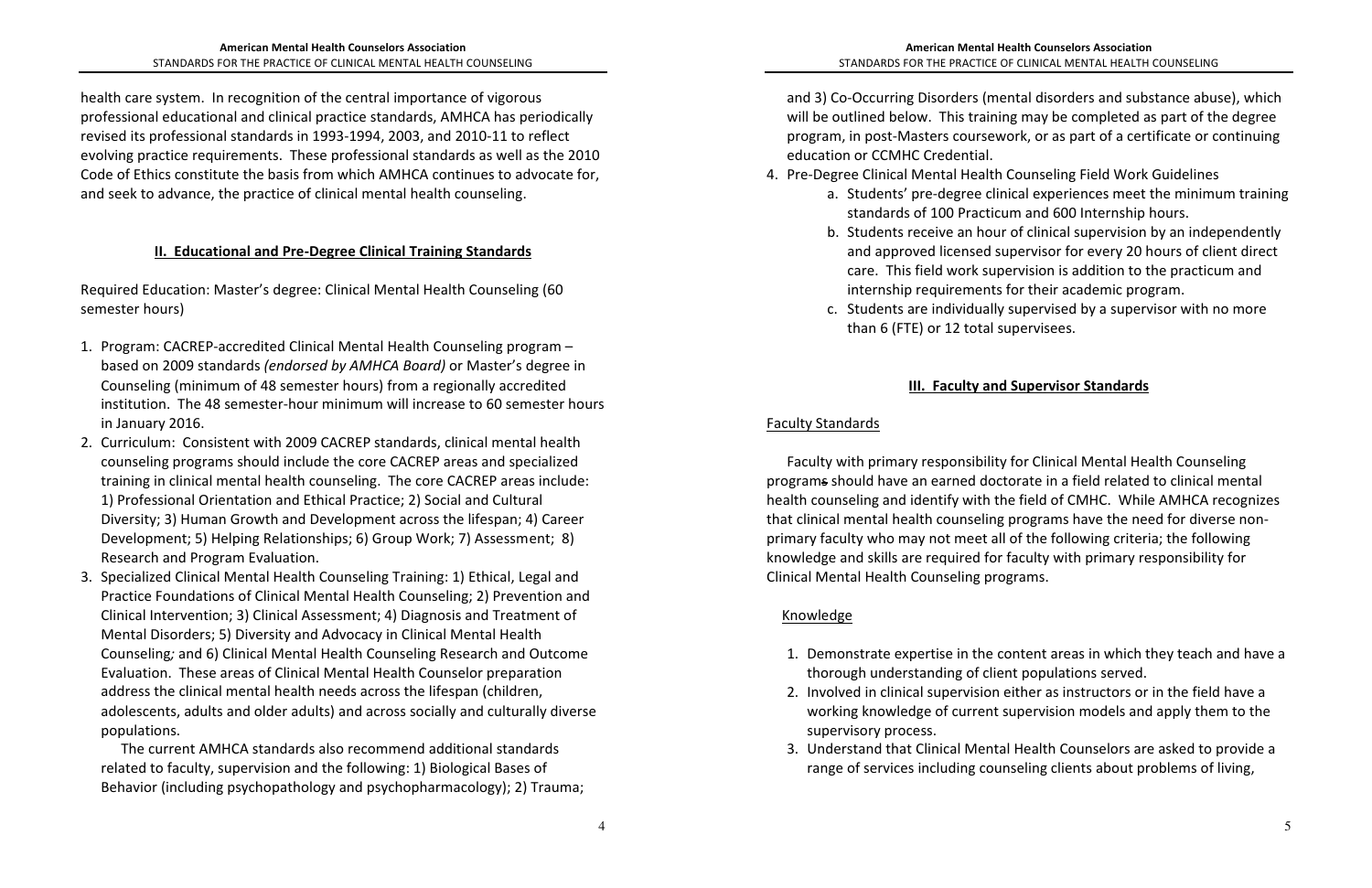promoting optimal mental health, and treatment of mental and emotional disorders across the lifespan.

- 4. Demonstrate training in the following:
	- Evidence-Based Practices
	- $\circ$  Differential Diagnosis and Treatment Planning
	- $\circ$  Co-Occurring Disorders and Trauma
	- $\circ$  Biological Bases of Behavior including Psychopharmacology
	- $\circ$  Social and Cultural Foundations of Behavior
	- $\circ$  Individual Family and Group Counseling
	- $\circ$  Clinical Assessment and Testing
	- o Professional Orientation and CMHC Ethics
	- o Advocacy and Leadership
	- $\circ$  Consultation and Supervision
- 5. Possess knowledge about professional boundaries as well as professional behavior in all interactions with students and colleagues.

# 6. Demonstrate the ability to analyze and evaluate skills and performance of

1. Possess a strong working knowledge of evidence based clinical theory and

3. Understand and have a working knowledge of current supervision models and their application to the supervisory process. Maintain a working knowledge of the most current methods and techniques in Clinical Supervision Knowledge of Group Supervision methodology including the

4. Identify and understand the roles, functions and responsibilities of Clinical Supervisors including liability in the supervisory process. Communicates expectations and nature and extent of the supervision

5. Maintain a working knowledge of appropriate professional development activities for supervisees. These activities should be focused on

6. Show a strong understanding of the supervisory relationship and related

7. Identifies and define the cultural issues that arise in Clinical Supervision and be able to incorporate the cultural aspect into the supervisory

# Skills

- 1. Demonstrate clinical mental health skills by completing licensure requirements including successful completion of coursework, fieldwork requirements, licensure exams, and licensure renewal requirements.
- 2. Demonstrate identification with the field of clinical mental health counseling by their academic credentials, scholarship and professional affiliations including their participation in organizations which promote clinical mental health counseling including AMHCA, ACA and ACES. Faculty who provide clinical supervision in the program or on site are able to lead supervision seminars which promote case discussion, small group process and critical thinking.
- 3. Complete the equivalent of 15 semester hours of coursework at the doctoral level in the clinical mental health specialty area or a comparable amount of scholarship in this area.
- 4. Possess expertise in working with diverse client populations in areas they teach including clients across the spectrum of social class, ethnic/racial groups, the lesbian, gay, bisexual and transgendered communities.
- 5. Demonstrate and model the ability to develop and maintain clear role boundaries within the teaching relationship.

AMHCA recommends at least 24 continuing education hours or equivalent graduate credit hours of training in the theory and practice of clinical supervision for those Clinical Mental Health Counselors who provide pre-degree or post degree clinical supervision to CMHC students or trainees. AMHCA recommends that Clinical Supervisors obtain, on the average, at least 3 continuing education hours in supervision per year as part of their overall program of continuing education. Clinical supervisors should meet the following knowledge and skills criteria.

- interventions and application to the clinical process.
- 2. Understand the client population and the practice setting of the supervisee.
- appropriate use and limits.
- relationship.
- empirically based scientific knowledge.
- issues.
- process.

students.

# Supervisor Standards

# Knowledge: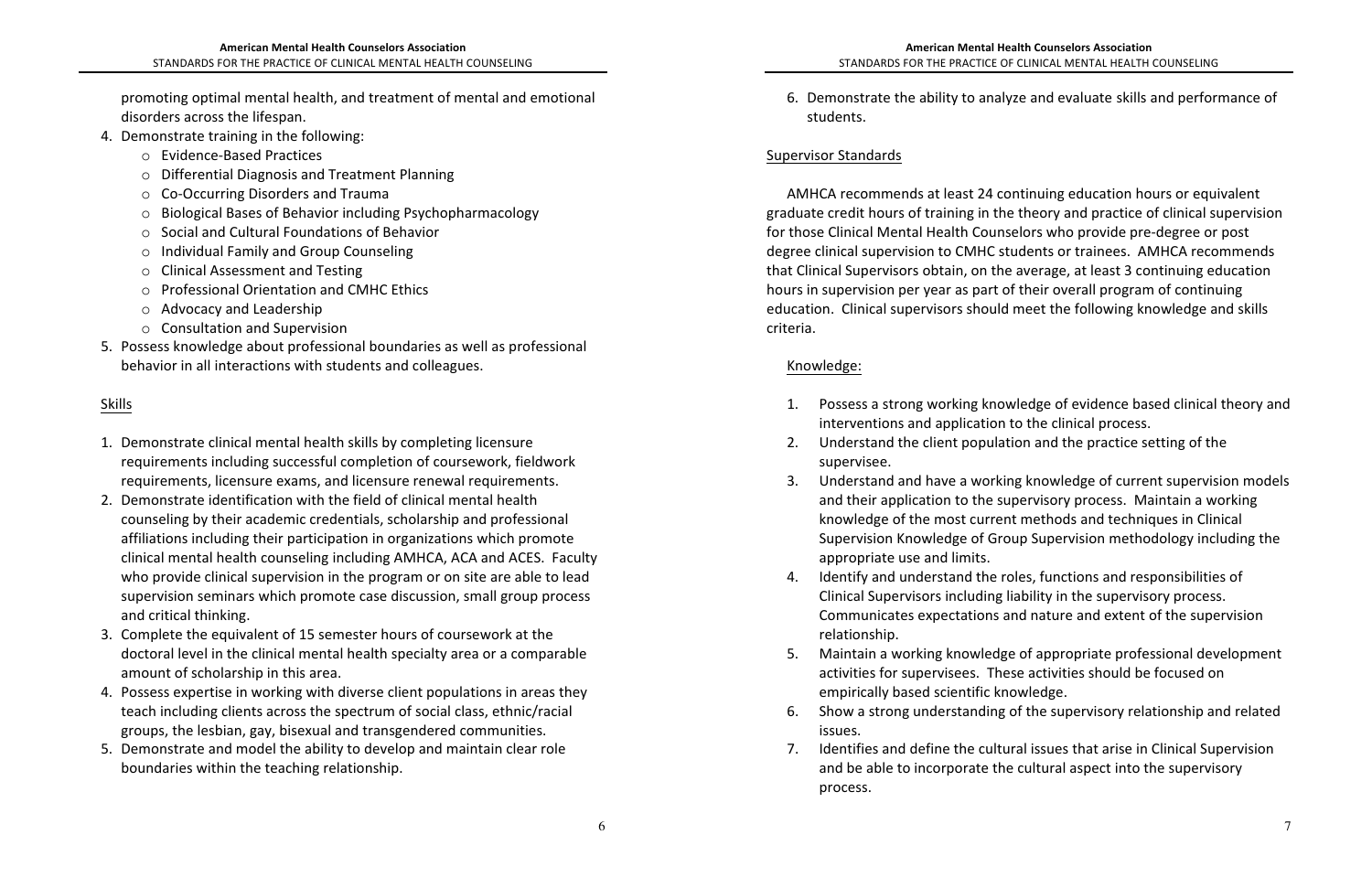- 8. Understand and define the legal and ethical issues in Clinical Supervision including
	- a. Applicable laws, licensure rules and the Code of Ethics specifically as they relate to supervision.
	- b. Supervisory liability and fiduciary responsibility.
	- c. Risk management models and processes as they relate to the clinical process and to supervision.
- 9. Possess a working understanding of the Evaluation process in clinical supervision including evaluating supervisee competence and remediation of supervisee skill development. This includes initial, formative and summative assessment of supervisee knowledge, skills and selfawareness. Supervision includes both formal and informal feedback mechanisms.
- 10. Maintain a working knowledge of industry recognized financial management processes and required recordkeeping practices including electronic records and transmission of records

actions and interventions on the part of the supervisees. Provides timely

6. Develop risk management strategies and demonstrates the ability to

# **IV. Clinical Practice Standards**

# Skills:

- 1. Possess a thorough understanding and experience in working with the supervisees' client populations. Be able to demonstrate and explain the counselor role and appropriate clinical interventions within the cultural and clinical context.
- 2. Develop, maintain and explain the Supervision Contract to manage supervisee relationships with clear expectations. Including
	- a. Frequency, location, length and duration of supervision meetings
	- b. Supervision models and expectations
	- c. Liability and fiduciary responsibility of the supervisor
	- d. The evaluation process, instruments used and frequency of evaluation
	- e. Emergency and critical incident procedures
- 3. Demonstrate and model the ability to develop and maintain clear role boundaries and an appropriate balance between consultation and training within the supervisory relationship.
- 4. Demonstrate the ability to analyze and evaluate skills and performance of supervisees including the ability to confront and correct unsuitable

substantive and formative feedback to supervisees.

- 5. Present strong problem-solving and dilemma resolution skills and practice skills with supervisees.
- implement strategies.
- 7. Practice and model self-assessment. Seek consultation as needed.
- 8. Conceptualize cultural differences in therapy and in supervision. Incorporates this understanding into the supervisory process
- 9. Possess an understanding of group supervision techniques and the role of group supervision in the supervision process.
- 10. Comply with applicable federal and local law. Able to take responsibility for supervisees' actions, which include an understanding of record keeping and financial management rules and practice.

# Post-Degree/Pre-Licensure

Clinical Mental Health Counselors have a minimum of 3,000 hours of supervised clinical practice post degree over a period of at least 2 years.

# Post-Licensure

In the process of acquiring the first 3,000 hours of client contact in postgraduate clinical experience, AMHCA recommends a ratio of 1 hour of supervision for every 20 hours of on-site work hours with a combination of individual, triadic and group supervision.

# Peer Review and Supervision

Clinical Mental Health Counselors maintain a program of peer review, supervision and consultation even after they are independently licensed. It is expected that Clinical Mental Health Counselors seek additional supervision or consultation to respond to the needs of individual clients, as difficulties beyond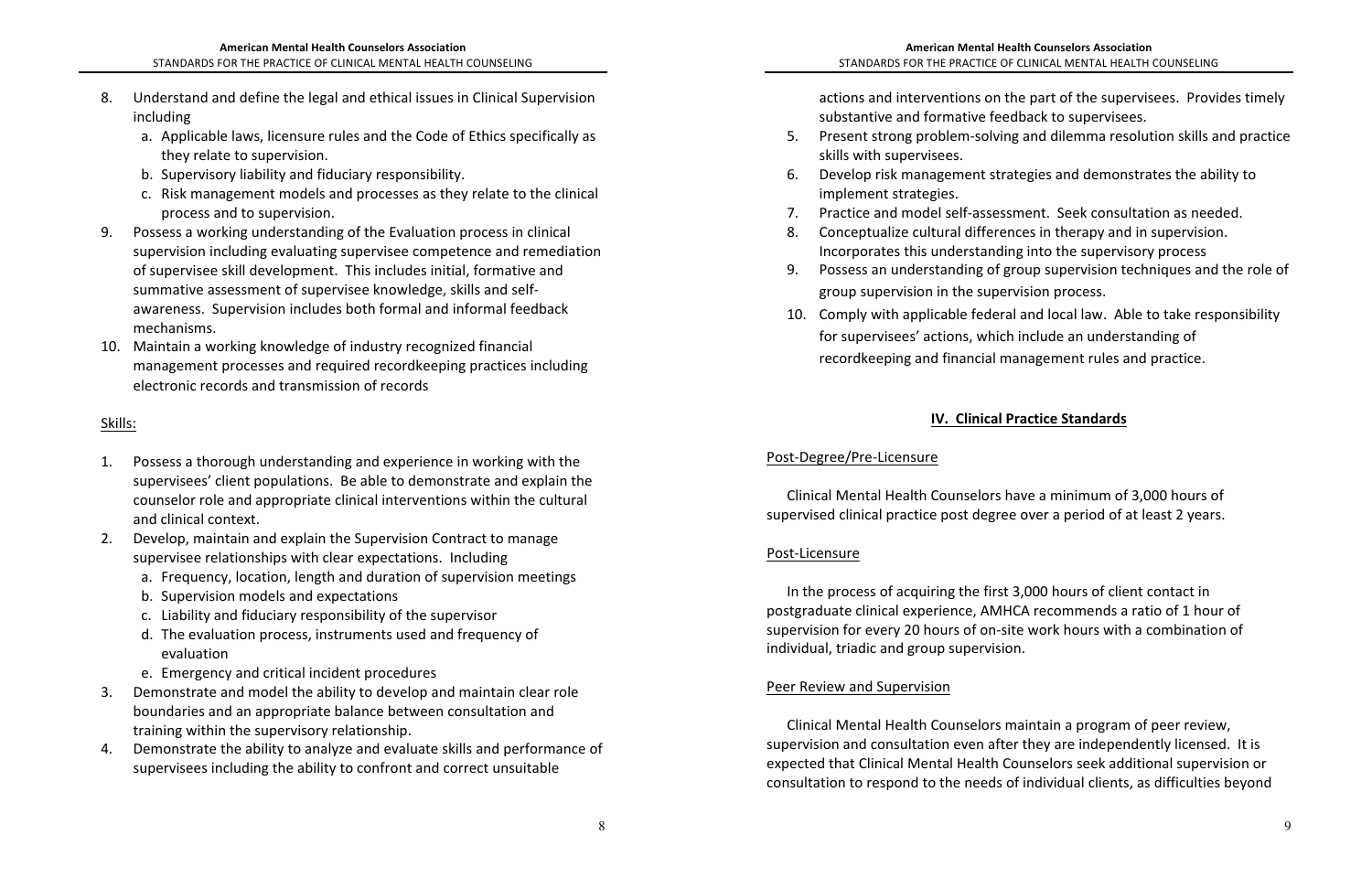their range of expertise arise. While need is to be determined individually, independently licensed Clinical Mental Health Counselors must ensure an optimal level of consultation and supervision to meet client needs.

#### Continuing Education

Clinical Mental Health Counselors at the post-degree and independently licensed level must comply with state regulations, certification and credentialing requirements to obtain and maintain continuing educational requirements related to the practice of clinical mental health counseling. Clinical Mental Health Counselors maintain a repertoire of specialized counseling skills and participate in continuing education to enhance their knowledge of the practice of clinical mental health counseling.

In accordance with state law, AMHCA recommends that in order to acquire, maintain and enhance skills, counselors actively participate in a formal professional development and continuing education program. This formal professional development ordinarily addresses peer review and consultation; continuum of care; best practices and effectiveness research; advocacy; counselor issues and impairment; and AMHCA Code of Ethics. Clinical Mental Health Counselors who are involved in independent clinical practice also receive ongoing training relating to independent practice, accessibility, accurate representation, office procedures, service environment, and reimbursement for services.

#### Legal and Ethical Issues

Clinical Mental Health Counselors who deliver clinical services comply with state statutes and regulations governing the practice of clinical mental health counseling. Clinical Mental Health Counselors adhere to all state laws governing the practice of clinical mental health counseling. In addition, they adhere to all administrative rules, ethical standards, and other requirements of state clinical mental health counseling or other regulatory boards. Counselors obtain competent legal advice concerning compliance with all relevant statutes and regulations. Where State Law is lacking governing the practice of counseling, counselors strictly adhere to the national and ethical standards for the clinical practice of mental health counseling and obtain competent legal advice concerning compliance with these standards.

Clinical Mental Health Counselors who deliver clinical services comply with the codes of ethics specific to the practice of clinical mental health counseling. The AMHCA ethical standards (2010) outline behavior which must be adhered to regarding Commitment to Clients; Counseling Process; Responsibility and Integrity; Assessment and Diagnosis; Record Keeping, Fee Arrangements and Bartering; Consultant and Advocate Roles; Commitment to Other Professionals; and Students, Supervisee and Employee Responsibilities.

Clinical Mental Health Counselors are first responsible to society, second to consumers, third to the profession, and last to themselves. Clinical Mental Health Counselors identify themselves as members of the counseling profession. They adhere to the codes of ethics mandated by state boards regulating counseling and by the clinical organizations in which they hold membership and certification. They also adhere to ethical standards endorsed by state boards regulating counseling, and cooperate fully with the adjudication procedures of ethics committees, peer review teams, and state boards. All Clinical Mental Health Counselors willingly participate in a formal review of their clinical work, as needed. They provide clients appropriate information on filing complaints alleging unethical behavior and respond in a timely manner to client request to review records.

Of particular concern to AMHCA is that Clinical Mental Health Counselors who deliver clinical services respond in a professional manner to all who seek their services. Clinical Mental Health Counselors provide services to each client requesting services regardless of lifestyle, origin, race, color, age, handicap, sex, religion, or sexual orientation. They are knowledgeable and sensitive to cultural diversity and the multicultural issues of clients. Counselors have a duty to acquire the knowledge, skills, and resources to assist diverse clients. If after seeking increased knowledge and supervision counselors are still unable to meet the needs of a particular client, they do what is necessary to put the client in contact with an appropriate mental health resource.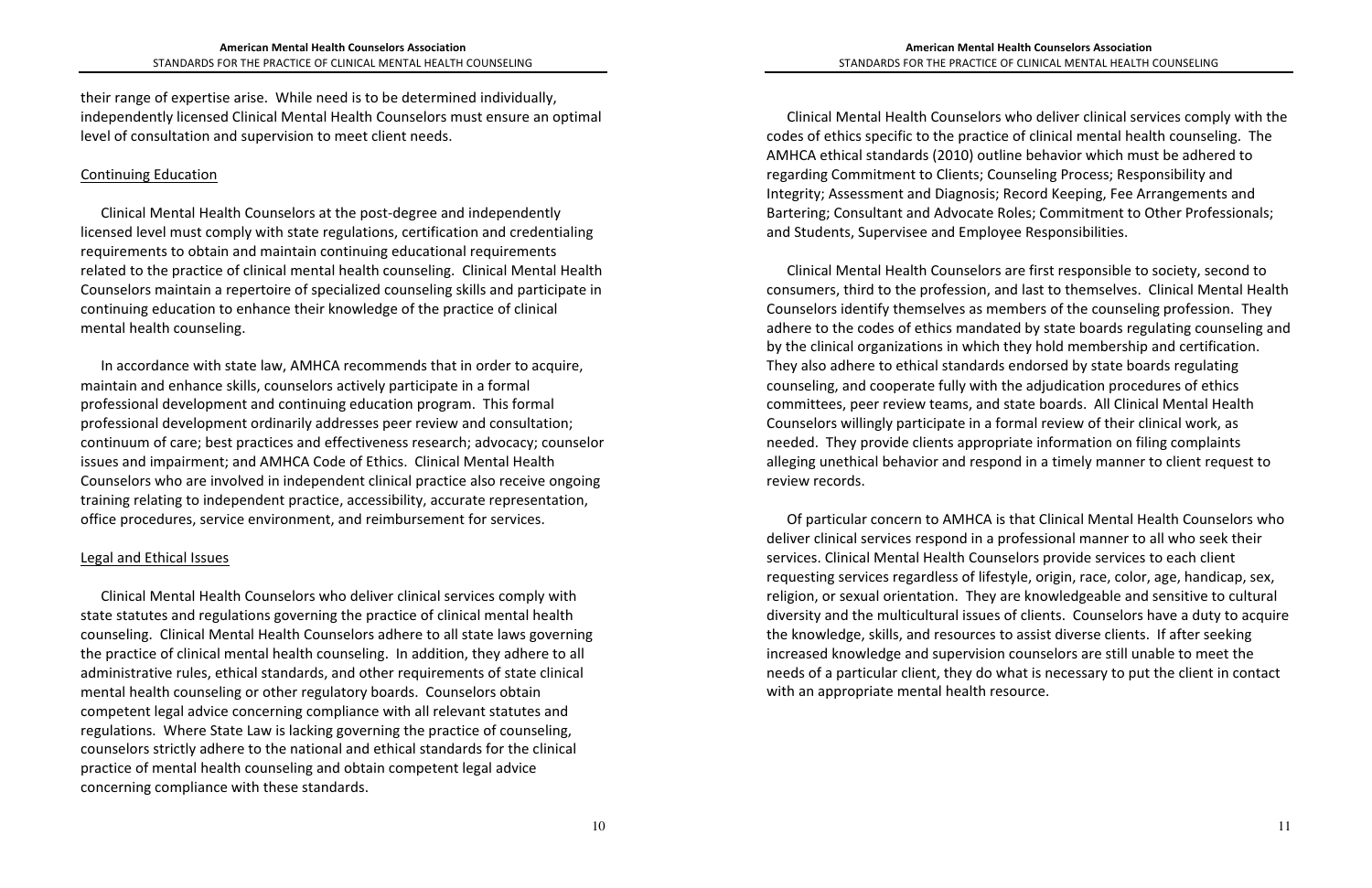### **V. Recommended AMHCA Training**

AMHCA recommends that Clinical Mental Health Counselors have specialized training in addition to the generally agreed upon course areas endorsed by CACREP. These include the biological bases of behavior, clinical assessment, trauma, and co-occurring disorders. Knowledge and skills related to the biological bases of behavior may be covered in a single course or more commonly across several courses or domains of inquiry. The skills outlined in this document can be measured through standardized testing, participation in class or team role-playing exercises, reviews of treatment plans, and reviews of progress notes in field work settings. It is recommended that the following be addressed for students in mental health counseling programs of study.

#### A. Biological Bases of Behavior

#### Knowledge

- 1. Understands the organization of the central nervous system.
- 2. Understands the role of plasticity and recovery of the brain across the lifespan.
- 3. Possesses introductory knowledge of the neurobiology of thinking, emotion, and memory.
- 4. Understands current information about the neurobiology of mental health disorders (Mood, Anxiety and Psychotic Disorders) across the lifespan.
- 5. Possesses an awareness of basic screening tools used to assess CNS functioning.
- 6. Possesses basic understanding of reproductive health and prenatal development and how the brain changes across the lifespan.
- 7. Understands the process of early development including attachment and social environmental factors that influence brain development.
- 8. Possesses knowledge about Dementia, Delirium and Amnesia.
- 9. Understands how drugs are absorbed, metabolized and eliminated.
- 10. Possesses knowledge about disorders and symptoms that may indicate the need for medication.
- 11. Possesses working knowledge about antidepressants, antipsychotics, anxiolytics, mood stabilizers, cognitive enhancers and drugs of abuse.
- 1. Demonstrates the ability to counsel clients and describe to colleagues the basic organization of the brain as it may relate to mental health.
- 2. Demonstrates the ability to counsel clients and work with colleagues to understand the ability of the CNS to change and adapt to life circumstances including traumatic brain injury, physical and sexual abuse and substance abuse.
- 3. Discusses with clients and colleagues how the neurobiology of thinking, emotion, memory can impact behavior.
- 4. Identifies current research findings and resources about the neurobiology of mental disorders and discuss these findings with clients and colleagues.
- 5. Identifies and briefly describes common assessment instruments used in brief neuropsychological screening instruments.
- 6. Demonstrates a working knowledge of the biology of reproduction and prenatal development and discuss with clients and colleagues.
- 7. Counsels clients from a biologically grounded lifespan developmental approach.
- 8. Understands and describes the aging brain and how it may change across the lifespan.
- 9. Understands and explains to clients, family and colleagues the most common signs and symptoms of dementia and strategies to improve functioning.
- 10. Describes how the body metabolizes drugs and the names of drugs commonly used to treat mental disorders and drugs of abuse. 11. Identifies the most common side effects for the most commonly used
- medications.
- 12. Counsels clients about how to communicate with providers regarding the risks and benefits of medication, method of adherence, and common side effects.

# Skills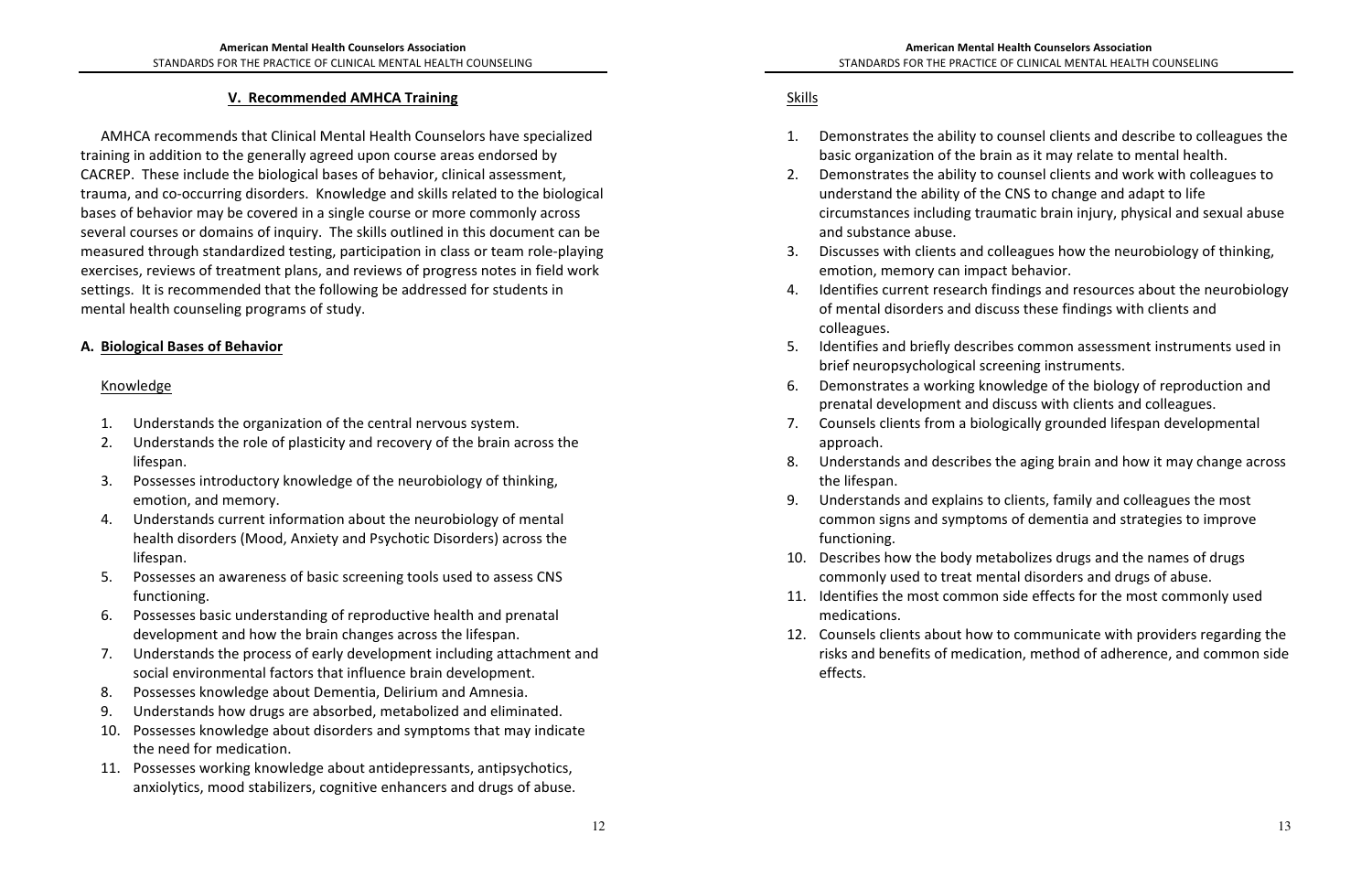### **B. Specialized Clinical Assessment**

#### (Summarized and adapted from the AMHCA-AACE joint agreement 2009)

1. Demonstrates the ability to select, administer, score, analyze, and 2. Demonstrates the ability to use computer-administered and scored

interviewing procedures, and formal clinical assessment instruments to assess psychopathology among socially and culturally diverse clients

4. Demonstrates the ability to use personality, projective, intelligence, career, and specialty instruments to develop counseling plans and clinical

5. Develops mental health evaluation reports, diagnosis, and treat plans from multiple assessment sources (e.g. direct observation, assessment

6. Demonstrates the ability to follow legal and ethical principles for

informed consent and confidentiality when using assessments.

7. Communicates assessment instruments results in manner that benefits

audiences using clear, unambiguous, jargon-free language that recognizes both client strengths and client problems, and communicates respect and

9. Demonstrates the ability to select standardized instruments that can measure treatment outcomes and design evaluations to assess mental

10. Complies with the most recent codes of ethics of the American Mental Health Counselors Association (AMHCA), American Counseling Association (ACA), and National Board for Certified Counselors (NBCC) (if certified), and with the laws and regulations of the licensing board in any state in which the counselor is licensed to practice clinical mental health

Education, Standards for Educational and Psychological Testing, Responsibilities of User of Standardized Tests, and Rights and of Test

#### Knowledge

- 1. Identifies the purposes, strengths and limitations of objective clinical mental health assessment instruments including:
	- a. Advantages and disadvantages of qualitative assessment procedures.
	- b. Differences and advantages of structured and semi-structured clinical interviews.
	- c. The use of structured and semi-structured clinical interviews to develop goal setting and treatment plans in clinical mental health counseling practice.
	- d. Limitations of clinical mental health assessment instruments in diagnosing thoughts, emotions, behavior or psychopathology of socially and culturally diverse clients across the lifespan. Defines and describes the various types of reliability and validity, as well as measures of error, in clinical mental health assessment instruments.
- 2. Identifies acceptable levels of reliability and validity for personality, projective, intelligence, career and specialty assessment instruments.
- 3. Identifies where and how to locate and obtain information about assessment instruments commonly used within clinical mental health counseling.
- 4. Identifies the means to locate and obtain clinical mental health assessment instruments for special populations (e.g. visually impaired persons, nonreaders).
- 5. Understands how to use assessment instruments according to the intended purpose of the instrument.
- 6. Understands how to use assessment instruments in research according to legal and ethical practices to protect participants.
- 7. Understands the use of clinical assessment instruments and procedures in the evaluation of treatment outcomes and mental health treatment programs.

# Skills

- interpret clinical mental health assessment instruments.
- assessment instruments.
- 3. Demonstrates the ability to use the mental status examination, across the lifespan.
- interventions.
- instruments, and structured clinical interviews).
- 
- clients.
- 8. Presents assessment results to clients and other nonprofessional compassion.
- health treatment program efficacy.
- counseling.
- 11. Practices in accordance with the Code of Fair Testing Practices in Takers: Guidelines and Expectations.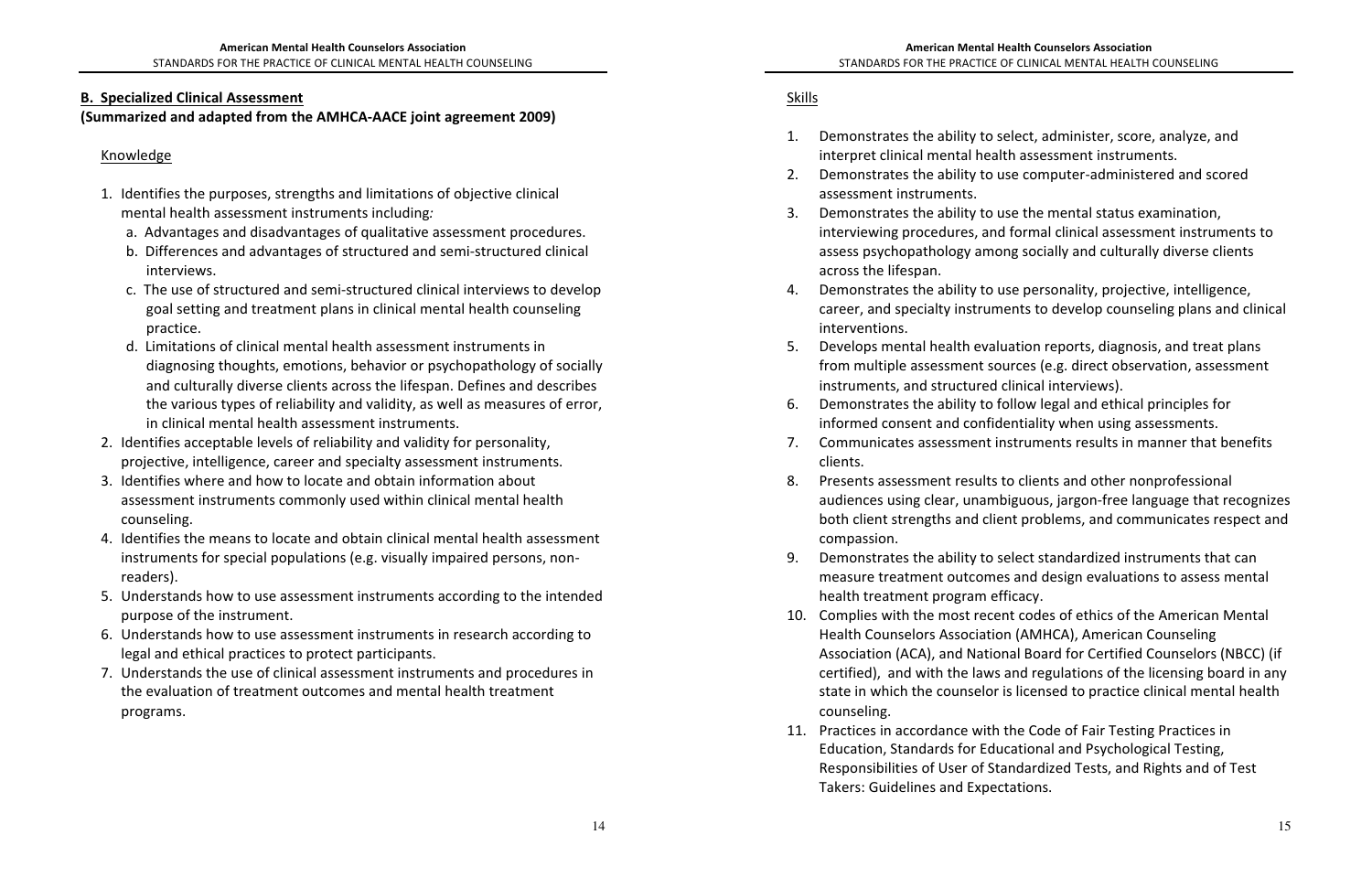### **C. Trauma Training Standards**

1. Understands the epidemiology of substance use and co-occurring disorders for socially and culturally diverse populations at risk across the lifespan. 2. Understands theories about the etiology of substance use and co-occurring disorders including risk and resiliency factors for individuals, groups and

### Knowledge

- 1. Recognizes that the type and context of trauma has important implications for its etiology, diagnosis and treatment (e.g. ongoing sexual abuse in childhood is qualitatively different from war trauma for young adult soldiers).
- 2. Knows how trauma-causing events may impact individuals differently in relation to social context, age, gender, and culture/ethnicity.
- 3. Understands the distinctions among relational, acute, chronic, episodic, and developmental traumas, and the implications of these for treatment.
- 4. Understands the impact of various types of trauma (e.g. sexual and physical abuse, war, chronic verbal/emotional abuse, neglect) may have on the central nervous system and how this might impact attachment styles, affect regulation, personality functioning, self-identity, and trauma re-enactment.
- 5. Recognizes the long-term consequences of trauma-causing events on communities and cultures.
- 6. Understands resiliency factors for individuals, groups and communities that diminish the risk of trauma related disorders.
- 7. Understands the application of established counseling theories to trauma treatment.
- 8. Recognizes differential strategies and approaches necessary to work with children and adolescents in trauma treatment.

# Skills

- 1. Demonstrates the ability to assess and differentiate the clinical impact of various trauma-causing events.
- 2. Demonstrates the ability to use established counseling theories, and evidence-based trauma resolution practices, to promote the integration of brain functioning and help resolve cognitive, emotional, sensory, and behavioral symptoms related to trauma-causing events for socially and culturally diverse clients across the lifespan.
- 3. Demonstrates the ability to facilitate client resilience and to resolve longterm alterations in attributions and expectancies.
- 4. Demonstrates sensitivity to individual and psychosocial factors that interact with trauma-causing events in counseling and treatment planning.
- 5. Demonstrates the ability to recognize the impact of his/her trauma may impact counseling trauma survivors.
- 6. Uses differentially appropriate strategies and approaches in assessing and working with children and adolescents in trauma treatment.
- 7. Uses differentially appropriate counseling and other treatment interventions in the treatment of developmental and chronic traumas.

# **D. Co-Occurring Disorders**

- 
- communities.
- 3. Possesses a working knowledge of the neurobiological basis of addiction, and the mechanisms that underlie substance use disorders.
- 4. Understands how drugs work including routes of administration, drug distribution, elimination, dependence, withdrawal, dose response interaction, and how to interpret basic lab results.
- 5. Recognizes the potentials for addictive disorders to mimic a variety of medical and psychological disorders and to cause such disorders.
- 6. Understands treatment and clinical management of common co-occurring disorders (anxiety, depression, PTSD and trauma-related disorders, dissociative disorders, personality disorders, eating disorders, psychotic disorders, disruptive behavior, and mood disorders) with substance use disorders.
- 7. Understands the current history, philosophy, and trends in substance abuse counseling including treatment relying on stages of change (e.g. (motivational interviewing) and self-help (AA and NA).
- 8. Understands ethical and legal considerations related to the practice of addiction, and co-occurring disorders in diverse settings including inpatient units and the criminal justice system.

# Knowledge